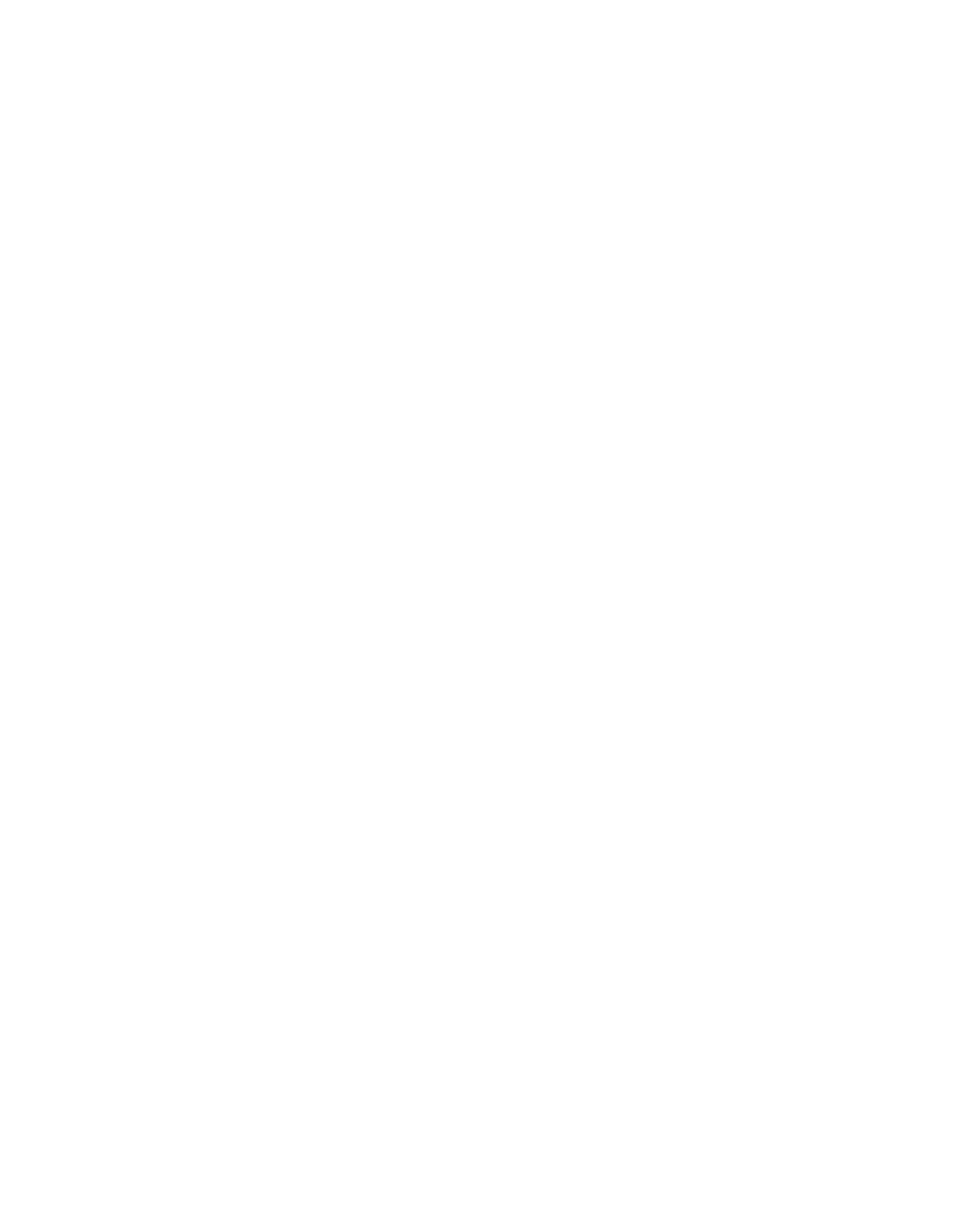

### **CONSUMER ADVISORY**

If you have any concerns regarding food allergies or intolerances, please speak to a team member before making your order.

We wish to inform you that the consumption of raw or undercooked animal, seafood, poultry or egg products may increase your chance of foodborne illness. Also, because of the increased risk involved, we strongly advise that pregnant women, infants, children under the age of 15 and individuals with specific health conditions avoid eating raw or undercooked animal products.

Further information is available upon request.

زبوننا العزيز

إذا كانت لديك أية أسئلة متعلقة بالأطعمة التي قد تسبب الدساسية أو عدم تدمل الطعام، يرجس التحدث<br>إلى أحد موظفينا قبل تقديم طلبك.

نود التنويه بأن استهلاك الديوانات النيئة أو غير المطبوخة جيدًا أو المأكولات البدرية أو الدواجن أو منتجات البيض قد يزيد من فرصَكَ فين الإَصابة بالأمراض المُنقولة بالَغذاءُ.

كما أنه نظرًا لزيادة المخاطر التي ينطوس عليها الأمر ، ننصع بشدة النساء الدوامل والرضع والأطفال دون سن 15 عامًا والأفراد الذينَ يَعَانونَ مَنْ ظرْوَف صَحِية معينة بتجنب تناول المنتّجات الحيوانية النيئة أو غير<br>المطهية جيدًا.

يسعدنا أن نوفر لكم المزيد من المعلومات فمي حال كان لديكم أمي استفسارات أخرمي.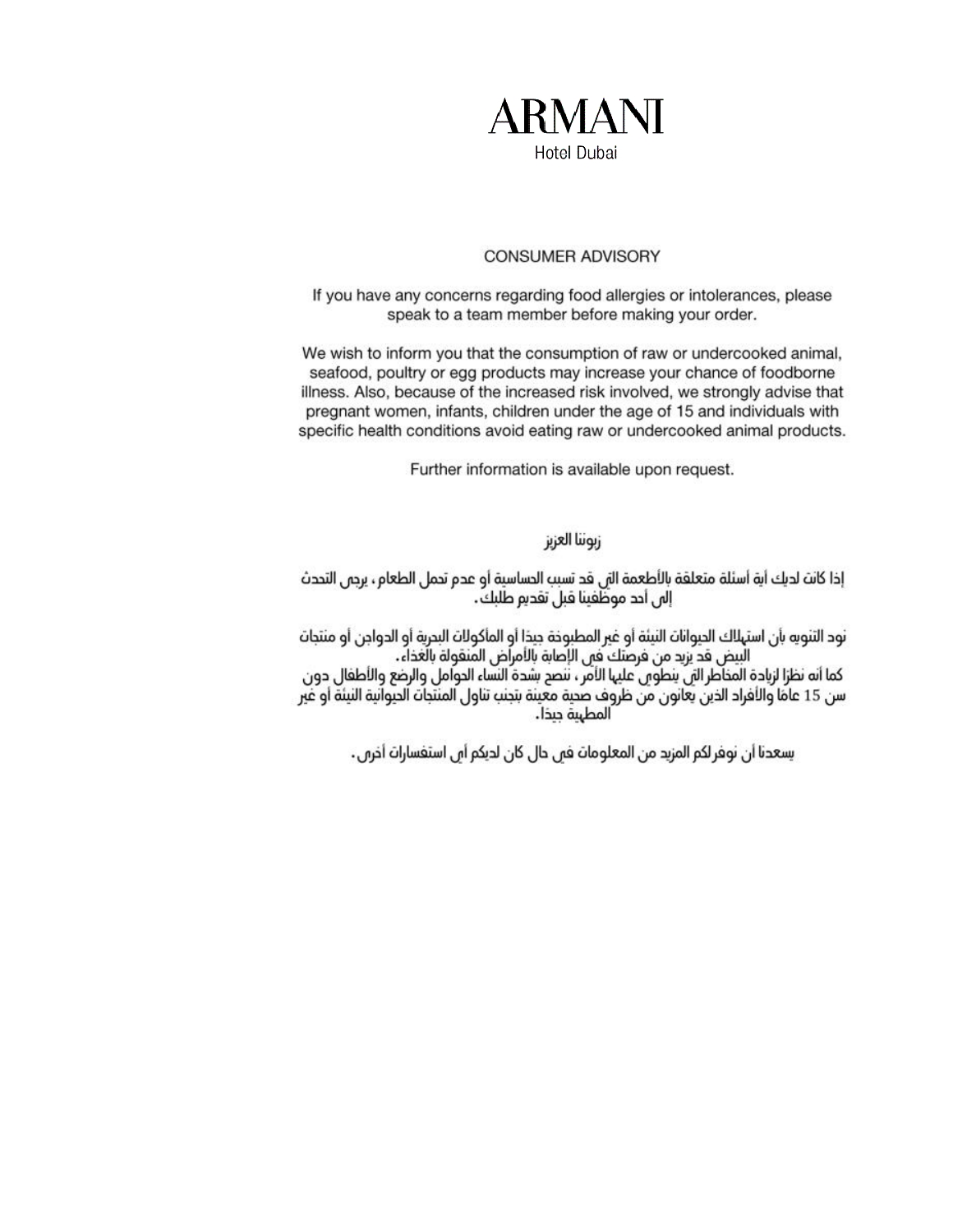## **DEGUSTAZIONE / DEGUSTATION IL CONTEMPORANEO**

#### **UOVO DI MONTAGNA** (G,D, E)

COTTO A BASSA TEMPERATURA, SPUMA DI PATATA AFFUMICATA, PISELLINI PRIMAVERA, CHIPS DI PATATA, GELATO AI PISELLI

*SLOW-COOKED MOUNTAIN EGG, SMOKED POTATO EMULSION, SEASONAL GREEN PEA, POTATO CHIPS, PEA ICE CREAM*

\*\*\*\*

#### **AGNOLOTTI DEL PLIN** (G, D, E, S)

 RIPIENO MORBIDO ALL'ASTICE, CONSISTENZE DI ASPARAGI, ARIA DI BISQUE  *DEL PLIN RAVIOLI FILLED WITH LOBSTER, ASPARAGUS TEXTURE, BISQUE FOAM*

\*\*\*\*

#### **FILETTO DI SCORFANO** (D, S, C)

AL VAPORE E SCOTTATO IN PADELLA, INSALATINA DI VERDURE, TARTARE DI GUANCIA, CHIPS DI RISO NERO, SALSA ALL'ANETO

 *STEAMED AND PAN-SEARED SCORPION FISH FILLET, SEASONAL VEGETABLES SALAD, CHEEK TARTARE, BLACK RICE CHIPS, DILL SAUCE* 

\*\*\*\*

#### **AGNELLO AL MIRTO** (D, C)

COTTO A BASSA TEMPERATURA, VARIAZIONE DI FINOCCHI E ARANCIA CANDITA, JUS DI AGNELLO

> *SLOW-COOKED LAMB LOIN, FENNEL VARIATION, CANDIED ORANGE, LAMB JUS*

> > \*\*\*\*

#### **ARMANI TIRAMISU** (G, D,N, E)

CAFFE' PARFAIT, MOUSSE LEGGERA AL MASCARPONE, SPUGNA AL CACAO, NOUGATINE E ZABAIONE AL CAFFE' ESPRESSO *COFFEE PARFAIT, MASCARPONE FOAM, COCOA SPONGE,*

*NOUGATINE AND ESPRESSO SABAYON*

### DEGUSTATION MENU 599 AED

Dish contains Alcohol (ALCOHOL) Dairy Products (D) Pork (Pork) Seafood (S) Vegetarian (V) Vegan (Vegan) Gluten (G) Egg Products (E)

Nuts (N) Celery Products (C) Mustard Products (M) Sulphur Dioxide and Sulphities (SP) Soybeans Products (SB) Sesame Seeds Products (SS) All prices are in AED (inclusive of 7% municipality fee, 10% service charge and 5% VAT)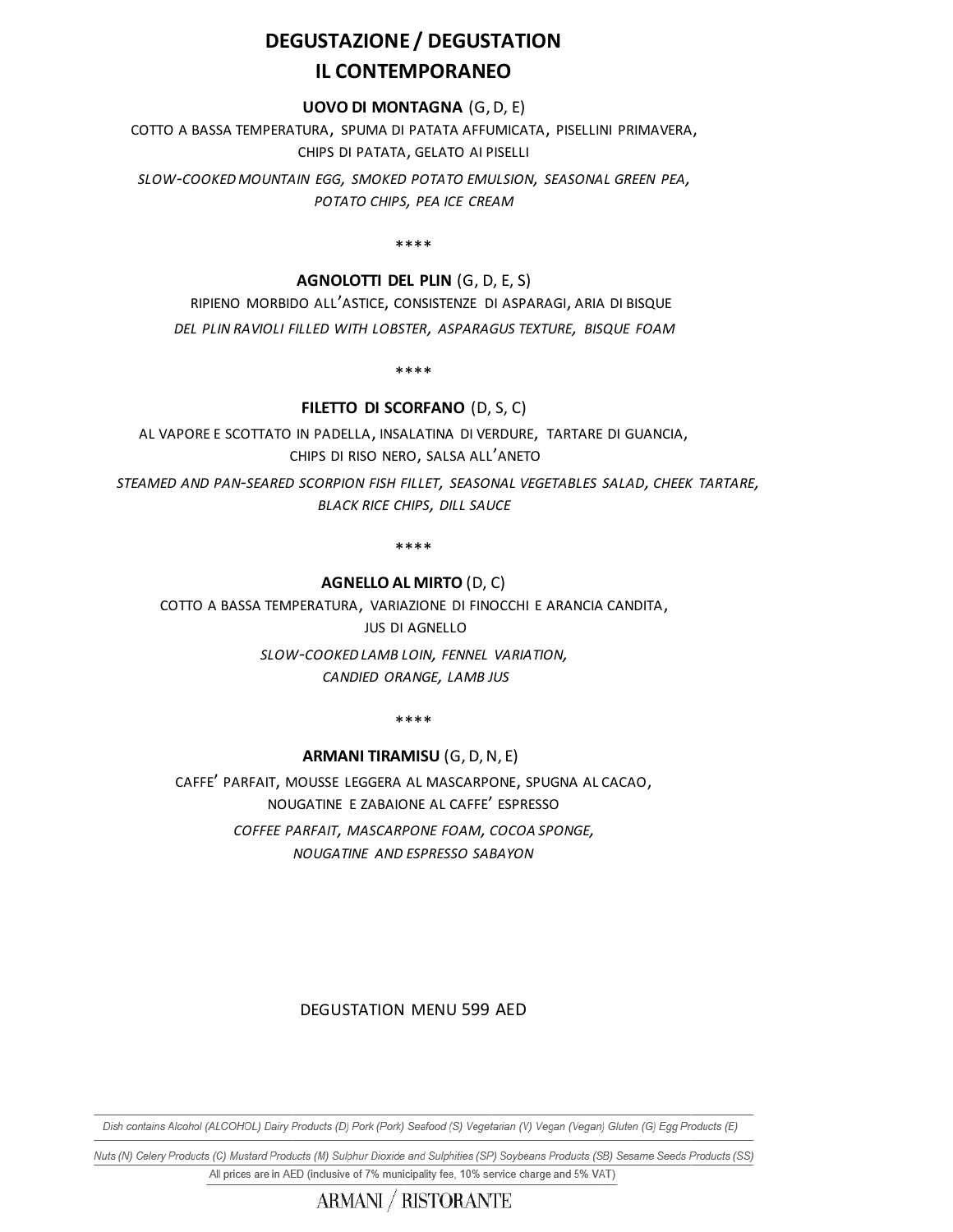## **"PERCORSO SENSORIALE" / "EXCLUSIVE JOURNEY"**

#### **CAPESANTE HOKKAIDO** (S, D)

COLORATE ALLA PLANCHA, EMULSIONE DI CAVOLFIORE, CAVOLFIORI E CAVIALE

*PAN-SEARED HOKKAIDO SCALLOP, CAULIFLOWER EMULSION, HEIRLOOM CAULIFLOWER,*

#### *CALVISIUS CAVIAR*

#### *MOET & CHANDON IMPERIAL, BRUT, EPERNAY*

\*\*\*\*

#### **FOIE GRAS** (G, SP, E, D)

TERRINA DI FEGATO D'OCA, COMPOSTA DI ARANCE, RADICCHIO DI CASTELFRANCO, PANE

ALLE SPEZIE

*HOMEMADE FOIE GRAS TERRINE, ORANGE COMPOTE, RADICCHIO SALAD, SPICED BRIOCHE* 

#### *BREAD*

#### *COSSETTI, GAVI DI GAVI 2020, PIEMONTE*

\*\*\*\*

#### **BOTTONI RIPIENI** (G, D, E, C, SP)

AL BRASATO DI AGNELLO E CARCIOFI, FONDUTA AL CASTELMAGNO DOP, RAGU' DI AGNELLO

*BUTTON SHAPED RAVIOLI FILLED WITH BRAISED LAMB AND ARTICHOKE,*

*CASTELMAGNO CHEESE FONDUE, LAMB RAGOUT*

*PEPPOLI, CHIANTI CLASSICO 2019, TOSCANA*

\*\*\*\*

#### **RISO E GAMBERI ROSSI** (D, S)

ACQUERELLO ALLE ERBE AROMATICHE, CONSISTENZE DI GAMBERO ROSSO DI SICILIA

*ACQUERELLO RISOTTO WITH AROMATICS HERBS, MARINATED SICILIAN RED PRAWNS*

*FANTINEL, BORGO TESIS PINOT GRIGIO 2020, FRIULI VENEZIA GIULIA*

**\*\*\*\***

## **ASTICE BLU** (D, S, C)

COTTA NEL BURRO CHIARIFICATO DI ASTICE, CAROTE VIOLA, CETRIOLI COMPRESSI,

#### RIDUZIONE DI CROSTACEI

*BUTTER POACHED BLUE LOBSTER, PURPLE CARROTS, COMPRESSED CUCUMBERS,*

#### *CRUSTACEANS REDUCTION*

*DOMAINE LAROCHE, CHABLIS 2019, LES CHANOINES*

**\*\*\*\***

## **COSTOLETTE DI WAGYU** (D, C)

 BRASATE NEL FONDO DI COTTURA, PATATA FONDENTE AGLI SPINACI E CAROTE SPEZIATE, GREMOLATA  *WAGYU BRAISED SHORT RIBS, SPINACH MASHED POTATOES, SPICED BABY CARROTS,GREMOLATA*

#### *CHATEAU POITEVIN, CRU BOURGEOIS 2016, MEDOC*

#### **\*\*\*\***

## **FRUTTI DI BOSCO** (D, E)

FRUTTI DI BOSCO CANDITI, SEMIFREDDO ALLE ROSE, PETALI DI ROSE CRISTALLIZZATI

*FOREST BERRIES CONFIT, ROSE SEMIFREDDO, MIX BERRIES, CRYSTALIZED ROSE PETALS*

#### *PALAZZINA, MOSCATO D'ASTI 2015, PIEMONTE*

**\*\*\*\***

## **LA SFERA** (D, E)

EMULSIONE AL COCCO, CRÈME BRULEE ALLA BANANA E FRUTTO DELLA PASSIONE, FRUTTA E SORBETTO ESOTICO  *COCONUT FOAM, PASSION BANANA CREME BRULEE, EXOTIC FRUIT BRUNOISES, EXOTIC SORBET*

## DEGUSTATION MENU 949 AED

## DEGUSTATION MENU WITH WINE PAIRING 1559 AED

Dish contains Alcohol (ALCOHOL) Dairy Products (D) Pork (Pork) Seafood (S) Vegetarian (V) Vegan (Vegan) Gluten (G) Egg Products (E)

Nuts (N) Celery Products (C) Mustard Products (M) Sulphur Dioxide and Sulphities (SP) Soybeans Products (SB) Sesame Seeds Products (SS) All prices are in AED (inclusive of 7% municipality fee, 10% service charge and 5% VAT)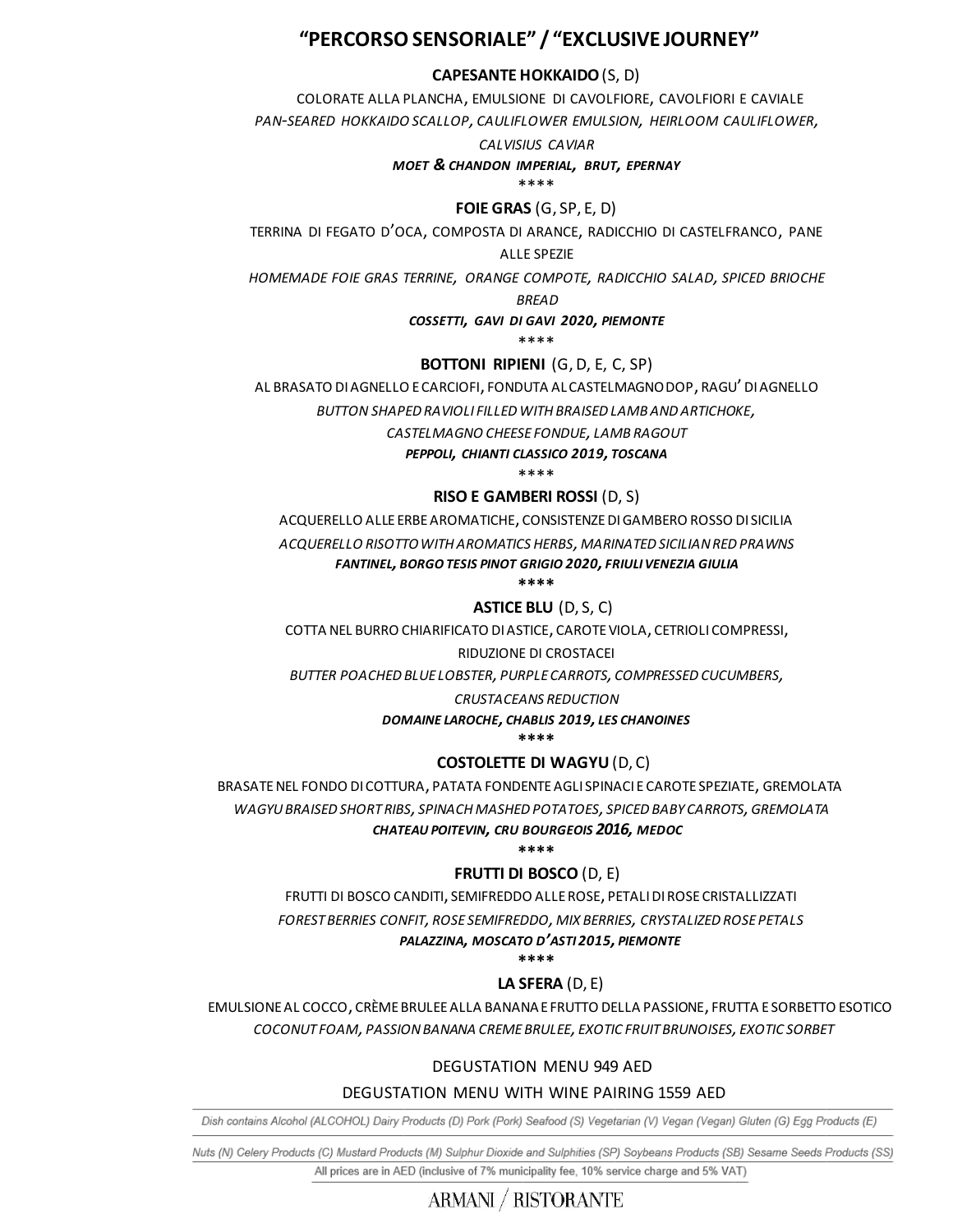# **ANTIPASTI /** STARTER

*RADICCHIO SALAD, SPICED BRIOCHE BREAD*

| <b>INSALATA MISTA</b>                                                                                                                               | (N, SP, V, VEGAN) | 89  |
|-----------------------------------------------------------------------------------------------------------------------------------------------------|-------------------|-----|
| NOCI DI MACADAMIA, ARANCIA ROSSA, AVOCADO, POMODORI SECCHI, OLIVE TAGGIASCHE<br>E CARCIOFO ALLA GIUDIA, DRESSING ALL'ACETO BALSAMICO DI MODENA "IGP |                   |     |
| AGGIUNTA DI : PETTO DI POLLO ALLA GRIGLIA, SALMONE AFFUMICATO IN CASA O FORMAGGIO DI CAPRA                                                          |                   |     |
| MIX SALAD, MACADAMIA NUTS, BLOOD ORANGE, AVOCADO, SUNDRIED TOMATO, TAGGIASCA OLIVES,<br>ARTICHOKE GIUDIA STYLE, BALSAMIC DRESSING FROM MODENA IGP   |                   |     |
| ADDITIONAL: CHICKEN BREAST / GOAT CHEESE / GRAVLAX SALMON OR GOAT CHEESE (S, D) 25/25/35                                                            |                   |     |
| <b>UOVO DI MONTAGNA</b>                                                                                                                             | (G, D, E)         | 110 |
| COTTO A BASSA TEMPERATURA, SPUMA DI PATATA AFFUMICATA, PISELLINI PRIMAVERA,<br>CHIPS DI PATATA, GELATO AI PISELLI                                   |                   |     |
| SLOW-COOKED MOUNTAIN EGG, SMOCKED POTATO EMULSION, SEASONAL GREEN PEAS,<br>POTATO CHIPS, PEA ICE CREAM                                              |                   |     |
| <b>GOLDEN BURRATA</b>                                                                                                                               | (D, N, G, V)      | 135 |
| INSALATA DI POMODORI COLORATI, CRACKER INTEGRALE, PESTO DI BASILICO, FOGLIA D'ORO                                                                   |                   |     |
| HEIRLOOM TOMATOES, WHOLE WHEAT CRACKER, BASIL PESTO, GOLD LEAF                                                                                      |                   |     |
| <b>BATTUTO DI BLACK ANGUS</b>                                                                                                                       | (M, SP, SB)       | 165 |
| TARTARE DI FILETTO, VARIAZIONE DI FUNGHI MARINATI E AGRODOLCE,<br>MARMELLATA DI DATTERO LOCALE, CHIPS AL RISO NERO                                  |                   |     |
| BLACK ANGUS TARTARE, PICKLED AND MUSHROOM CARPACCIO,<br>LOCAL DATES JAM, BLACK RICE CHIPS                                                           |                   |     |
| <b>CAPESANTE</b>                                                                                                                                    | (S, D)            | 175 |
| COLORATE ALLA PLANCHA, EMULSIONE DI CAVOLFIORE, CAVOLFIORI E CAVIALE                                                                                |                   |     |
| PAN-SEARED HOKKAIDO SCALLOPS, CAULIFLOWER EMULSION, HEIRLOOM CAULIFLOWER,<br>CALVISIUS CAVIAR                                                       |                   |     |
| <b>FOIE GRAS</b>                                                                                                                                    | (G, SP, E, D)     | 185 |
| TERRINA DI FEGATO D'OCA, COMPOSTA DI ARANCE,<br>RADICCHIO DI CASTELFRANCO, PANE ALLESPEZIE                                                          |                   |     |
| HOMEMADE FOIE GRAS TERRINE, ORANGE COMPOTE,                                                                                                         |                   |     |

Dish contains Alcohol (ALCOHOL) Dairy Products (D) Pork (Pork) Seafood (S) Vegetarian (V) Vegan (Vegan) Gluten (G) Egg Products (E)

Nuts (N) Celery Products (C) Mustard Products (M) Sulphur Dioxide and Sulphities (SP) Soybeans Products (SB) Sesame Seeds Products (SS) All prices are in AED (inclusive of 7% municipality fee, 10% service charge and 5% VAT)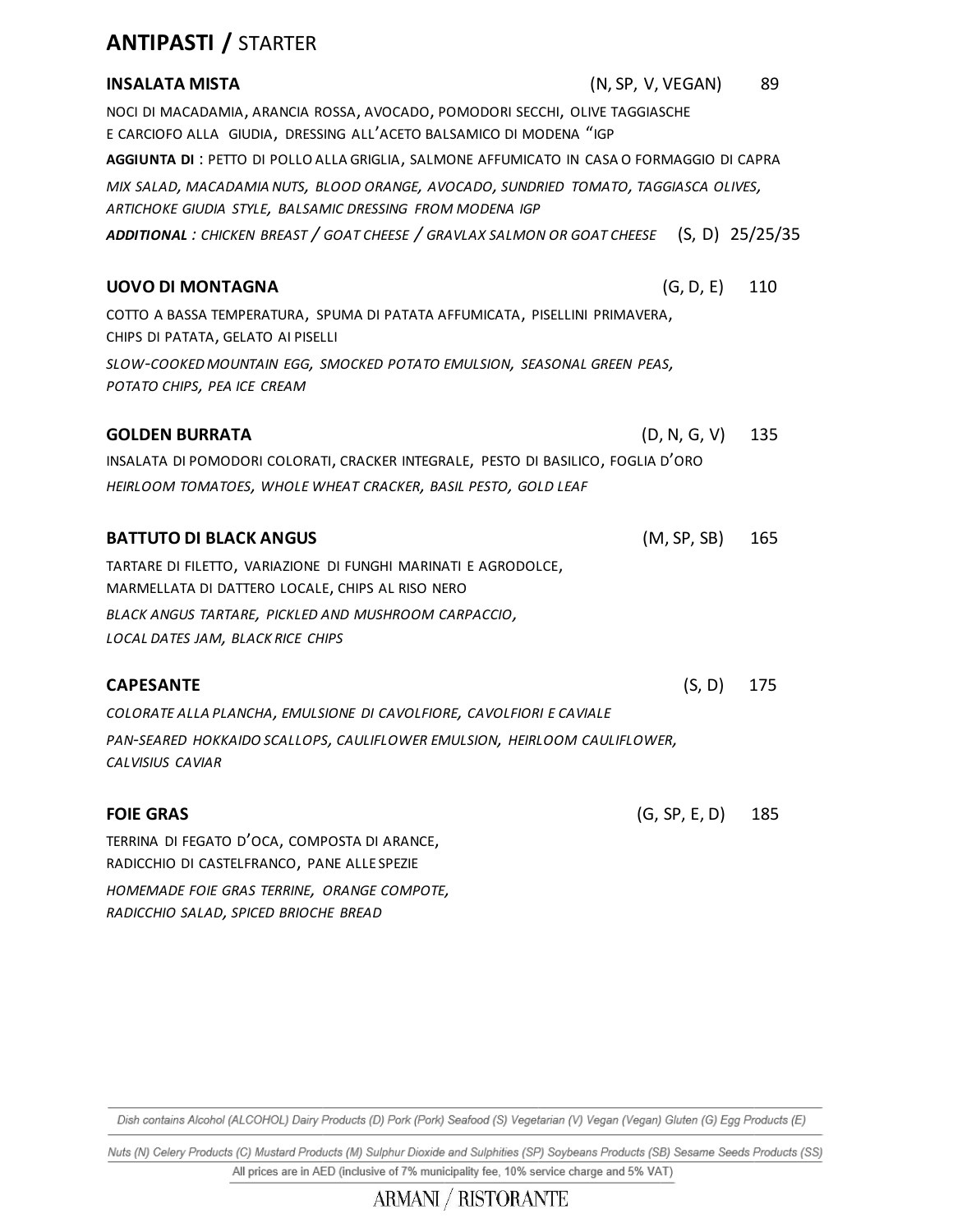# **ZUPPE /** SOUP

| <b>MINESTRONE</b>                                                    | (C, V, VEGAN) | 75 |
|----------------------------------------------------------------------|---------------|----|
| VERDURE DI STAGIONE, AGLIO NERO, OLIO AL ROSMARINO                   |               |    |
| SEASONAL VEGETABLES, BLACK GARLIC AND ROSEMARY OIL                   |               |    |
|                                                                      |               |    |
| <b>FREGULA SARDA</b>                                                 | (G, S)        | 99 |
| ZUPPETTA DI VONGOLE E ASTICE, CAVIALE, ZAFFERANO E VERDURE CROCCANTI |               |    |
| LOBSTER SOUP, CLAMS, SAFFRON, CAVIAR AND CRUNCHY SEASONAL VEGETABLES |               |    |

# **SAPORI DEL MARE / SEA FLAVORS**

| <b>OSTRICHE GILLARDEAU N.2</b>                                                               | (S, SP)          | 279  |
|----------------------------------------------------------------------------------------------|------------------|------|
| 6 OSTRICHE ACCOMPAGNATE DA: MELA VERDE E LIMONE, ACETO E SCALOGNO                            |                  |      |
| HALF-DOZENS OF OYSTERS SERVED WITH GREEN APPLE AND LEMON JUICE, SHALLOTS VINAIGRETTE, CHIVES |                  |      |
| <b>CAVIALE "OSCIETRA IMPERIAL"</b>                                                           | (S, G, E, D, SP) |      |
| <b>BLINIS E ACCOMPAGNAMENTI</b>                                                              | 30 GRAM          | 749  |
| SERVED WITH BLINIS AND CONDIMENTS                                                            | 50 GRAM          | 1199 |
| <b>CAVIALE ROYAL BELUGA</b>                                                                  | (S, G, E, D, SP) |      |

| LAVIALE ROYAL BELUGA              | (S, G, E, D, SP) |      |  |
|-----------------------------------|------------------|------|--|
| BLINIS E ACCOMPAGNAMENTI          | 30 GRAM          | 1099 |  |
| SERVED WITH BLINIS AND CONDIMENTS | 50 GRAM          | 1799 |  |

Dish contains Alcohol (ALCOHOL) Dairy Products (D) Pork (Pork) Seafood (S) Vegetarian (V) Vegan (Vegan) Gluten (G) Egg Products (E)

Nuts (N) Celery Products (C) Mustard Products (M) Sulphur Dioxide and Sulphities (SP) Soybeans Products (SB) Sesame Seeds Products (SS) All prices are in AED (inclusive of 7% municipality fee, 10% service charge and 5% VAT)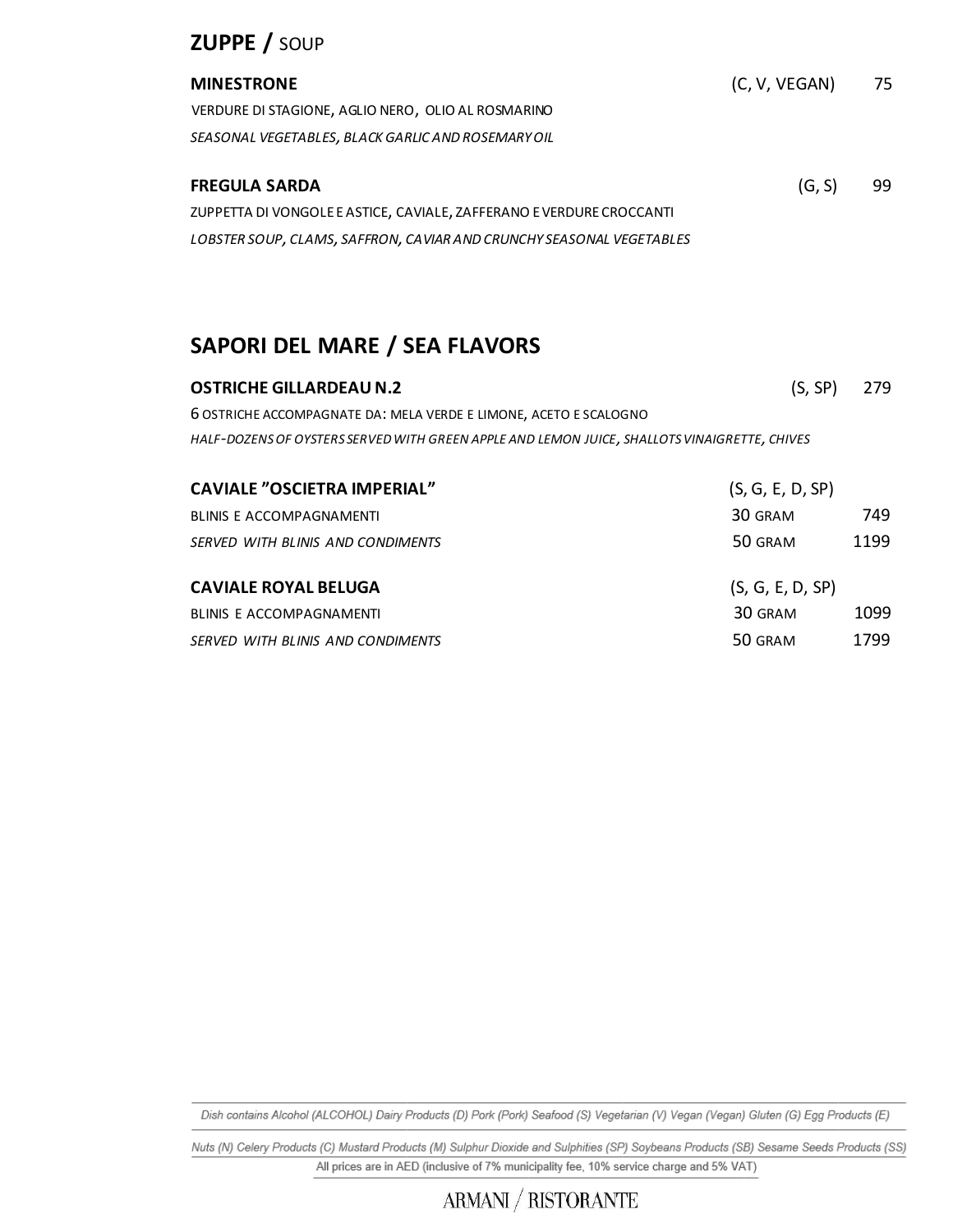## **PRIMI PIATTI /** PASTA AND RISOTTO

| <b>PENNETTE/LINGUINE</b>                                                                                                                                | (VEGAN, G, V)            | 99  |
|---------------------------------------------------------------------------------------------------------------------------------------------------------|--------------------------|-----|
| ALLA SALSA DI POMODORO FRESCO E VERDURINE STAGIONALI<br>FRESH TOMATO SAUCE WITH SEASONAL SAUTÉED VEGETABLES                                             | (ADDITIONAL TOFU CHEESE) |     |
| <b>CULURGIONES</b>                                                                                                                                      | (G, D, E, V)             | 115 |
| RAVIOLI TIPICI DELLA SARDEGNA RIPIENI DI PATATE E MENTA,<br>SALSA AL POMODORO FRESCO, FONDUTA AL PECORINO                                               |                          |     |
| HOMEMADE SARDINIAN RAVIOLI FILLED WITH POTATO AND MINT,<br>FRESH TOMATO SAUCE, PECORINO CHEESE FONDUE                                                   |                          |     |
| <b>CACIO &amp; PEPE</b>                                                                                                                                 | (G, D, E, V)             | 125 |
| SPAGHETTI ALLA CHITARRA CACIO E PEPE, ARIA AGLI AGRUMI, FOGLIA D'ORO<br>HOMEMADE CHITARRA SPAGHETTI CACIO E PEPE, SOUTH OF ITALY CITRUS FOAM, GOLD LEAF |                          |     |
| <b>RISO AI POMODORI</b>                                                                                                                                 | (D, C, SP, V)            | 130 |
| ACQUERELLO MANTECATO ALLA CREMA DI POMODORO GIALLO, POMODORI CONFIT,<br>CAPPERI, ORIGANO FRESCO E BURRATA                                               |                          |     |
| RISOTTO MANTECATO WITH YELLOW CHERRY TOMATO PUREE, CONFIT TOMATOES, CAPERS,<br>FRESH OREGANO AND BURRATA CHEESE                                         |                          |     |
| <b>CALAMARATA</b>                                                                                                                                       | (G, D, S, SP)            | 159 |
| MANTECATA AL BURRO DI ACCIUGHE, MELANZANA VIOLA, SCAMPI ALLA GRIGLIA,<br>POMODORINI CONFIT                                                              |                          |     |
| CALAMARATA PASTA WITH ANCHOVY BUTTER, PURPLE EGGPLANT, PAN SEARED LANGOUSTINE,<br><b>CONFIT TOMATO</b>                                                  |                          |     |
| <b>VONGOLE E BOTTARGA</b>                                                                                                                               | (G, S)                   | 149 |
| LINGUINE ALLE VONGOLE VERACI, BOTTARGA DI SARDEGNA                                                                                                      |                          |     |
| LINGUINE PASTA WITH CLAMS, SARDINIAN MULLET ROE                                                                                                         |                          |     |
| <b>BOTTONI RIPIENI</b>                                                                                                                                  | (G, D, E, C, SP)         | 179 |
| AL BRASATO DI AGNELLO E CARCIOFI, FONDUTA AL CASTELMAGNO DOP, RAGU' DI AGNELLO                                                                          |                          |     |
| BUTTON SHAPED RAVIOLI FILLED WITH BRAISED LAMB AND ARTICHOKE,                                                                                           |                          |     |
| CASTELMAGNO CHEESE FONDUE, LAMB RAGOUT                                                                                                                  |                          |     |
| <b>AGNOLOTTI DEL PLIN</b>                                                                                                                               | (G, D, E, S)             | 189 |
| RIPIENO MORBIDO ALL'ASTICE, CONSISTENZE DI ASPARAGI, ARIA DI BISQUE                                                                                     |                          |     |
| DEL PLIN RAVIOLI FILLED WITH LOBSTER, ASPARAGUS TEXTURES, BISQUE FOAM                                                                                   |                          |     |
| <b>RISO E GAMBERI ROSSI</b>                                                                                                                             | (D, S)                   | 199 |
| ACQUERELLO ALLE ERBE AROMATICHE, CONSISTENZE DI GAMBERO ROSSO DI SICILIA                                                                                |                          |     |
| ACQUERELLO RISOTTO WITH AROMATICS HERBS, MARINATED SICILIAN RED PRAWNS                                                                                  |                          |     |

Dish contains Alcohol (ALCOHOL) Dairy Products (D) Pork (Pork) Seafood (S) Vegetarian (V) Vegan (Vegan) Gluten (G) Egg Products (E)

Nuts (N) Celery Products (C) Mustard Products (M) Sulphur Dioxide and Sulphities (SP) Soybeans Products (SB) Sesame Seeds Products (SS) All prices are in AED (inclusive of 7% municipality fee, 10% service charge and 5% VAT)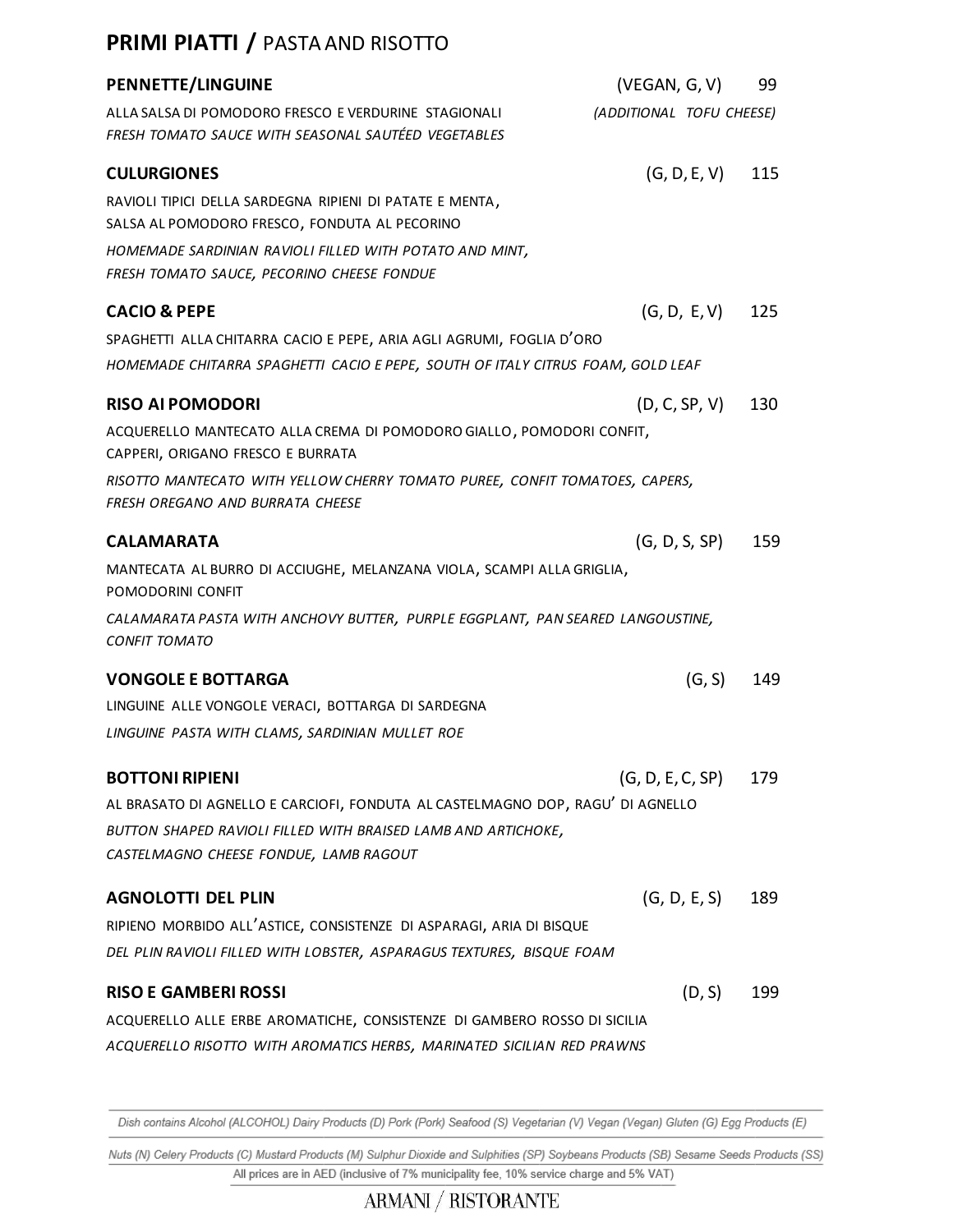## **PESCE E FRUTTI DI MARE /** FISH AND SEAFOOD

| <b>POLIPO E GAMBERO</b>                                                                             | (D, S, C) | 179 |
|-----------------------------------------------------------------------------------------------------|-----------|-----|
| ALLA GRIGLIA, PATATE VIOLA, CREMA DI CAROTE                                                         |           |     |
| GRILLED OCTOPUS, SICILIAN RED PRAWN, ROASTED PURPLE POTATO, CARROT PUREE                            |           |     |
|                                                                                                     |           |     |
| <b>SPIGOLA MEDITERRANEA</b>                                                                         | (D, S, C) | 215 |
| COTTA SULLA PELLE, VERDURINE, LATTUGHINO ALLA GRIGLIA, FUMETTO MONTATO<br>AL BURRO E LIMONE         |           |     |
| PAN-SEARED MEDITERRANEAN SEABASS, SEASONAL VEGETABLES, GRILLED BABY GEM,                            |           |     |
| <b>LEMON BUTTER SAUCE</b>                                                                           |           |     |
|                                                                                                     |           |     |
| <b>ROMBO CHIODATO</b>                                                                               | (D, S)    | 249 |
| ALLA MUGNAIA, FAGIOLINI VERDI SALTATI ALLA SALVIA, CREMA VERDE,                                     |           |     |
| SALSA AL CACCIUCCO                                                                                  |           |     |
| WILD TURBOT MUGNAIA STYLE, SAUTÉED GREENS BEANS, GREEN PUREE, CACCIUCCO SAUCE                       |           |     |
| <b>FILETTO DI SCORFANO</b>                                                                          | (D, S, C) | 279 |
| AL VAPORE E SCOTTATO IN PADELLA, INSALATINA DI VERDURE, TARTARE DI GUANCIA,                         |           |     |
| CHIPS DI RISO NERO, SALSA AL LIMONE E ANETO                                                         |           |     |
| STEAMED AND PAN-SEARED SCORPION FILLET, SEASONAL VEGETABLES SALAD, CHEEK TARTARE,                   |           |     |
| BLACK RICE CHIPS, LEMON AND DILL SAUCE                                                              |           |     |
| <b>ASTICE BLU</b>                                                                                   | (D, S, C) | 499 |
| COTTA NEL BURRO CHIARIFICATO DI ASTICE, CAROTE VIOLA, CETRIOLI COMPRESSI,<br>RIDUZIONE DI CROSTACEI |           |     |
|                                                                                                     |           |     |

*BUTTER POACHED BLUE LOBSTER, PURPLE CARROTS, COMPRESSED CUCUMBERS, CRUSTACEANS REDUCTION* 

Dish contains Alcohol (ALCOHOL) Dairy Products (D) Pork (Pork) Seafood (S) Vegetarian (V) Vegan (Vegan) Gluten (G) Egg Products (E)

Nuts (N) Celery Products (C) Mustard Products (M) Sulphur Dioxide and Sulphities (SP) Soybeans Products (SB) Sesame Seeds Products (SS) All prices are in AED (inclusive of 7% municipality fee, 10% service charge and 5% VAT)